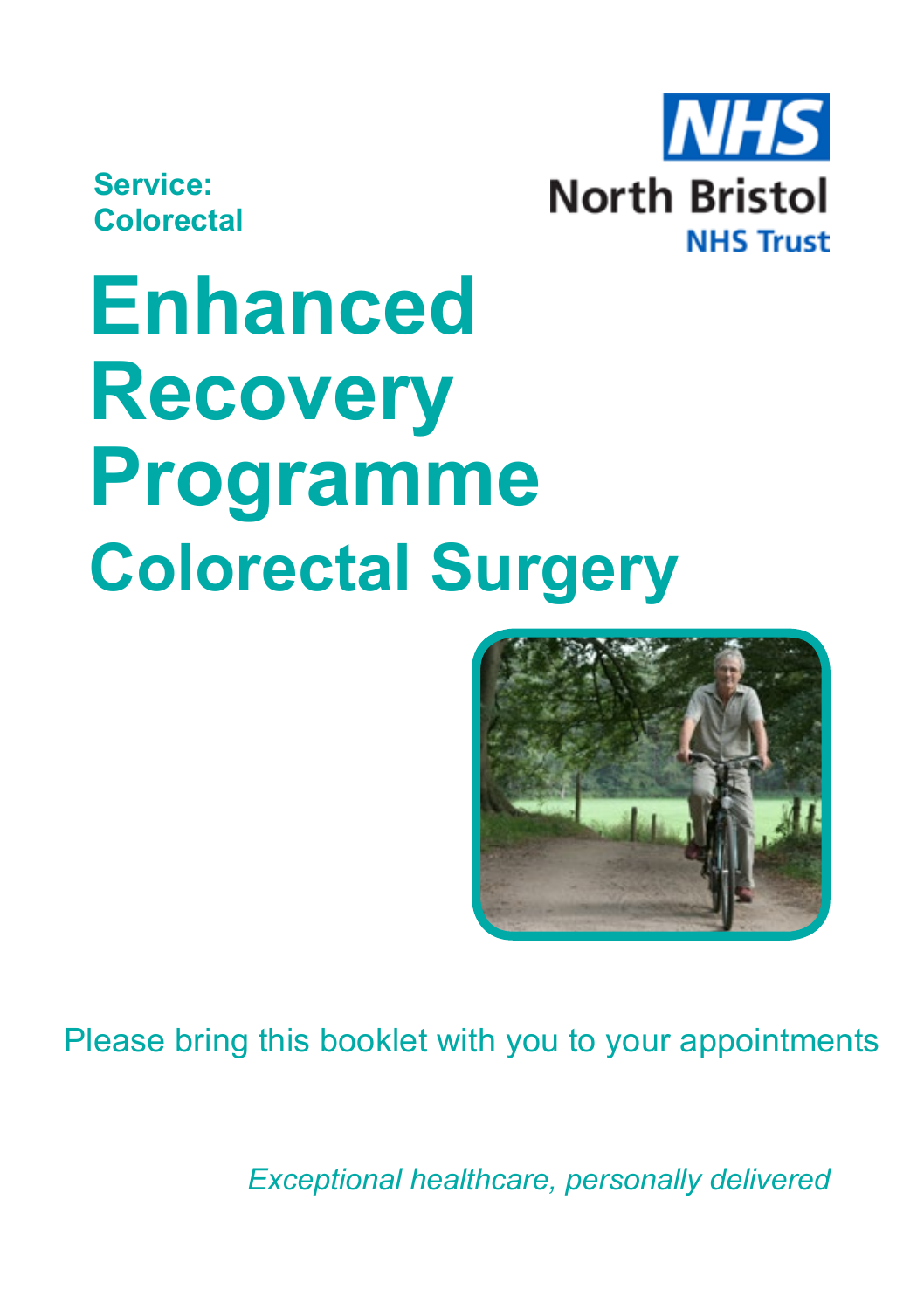### **Your estimated discharge date is**

**...................................................**

Ask 3 Questions

Preparation for your Appointments

We want you to be active in your healthcare. By telling us what is important to you and asking questions you can help with this. The three questions below may be useful:

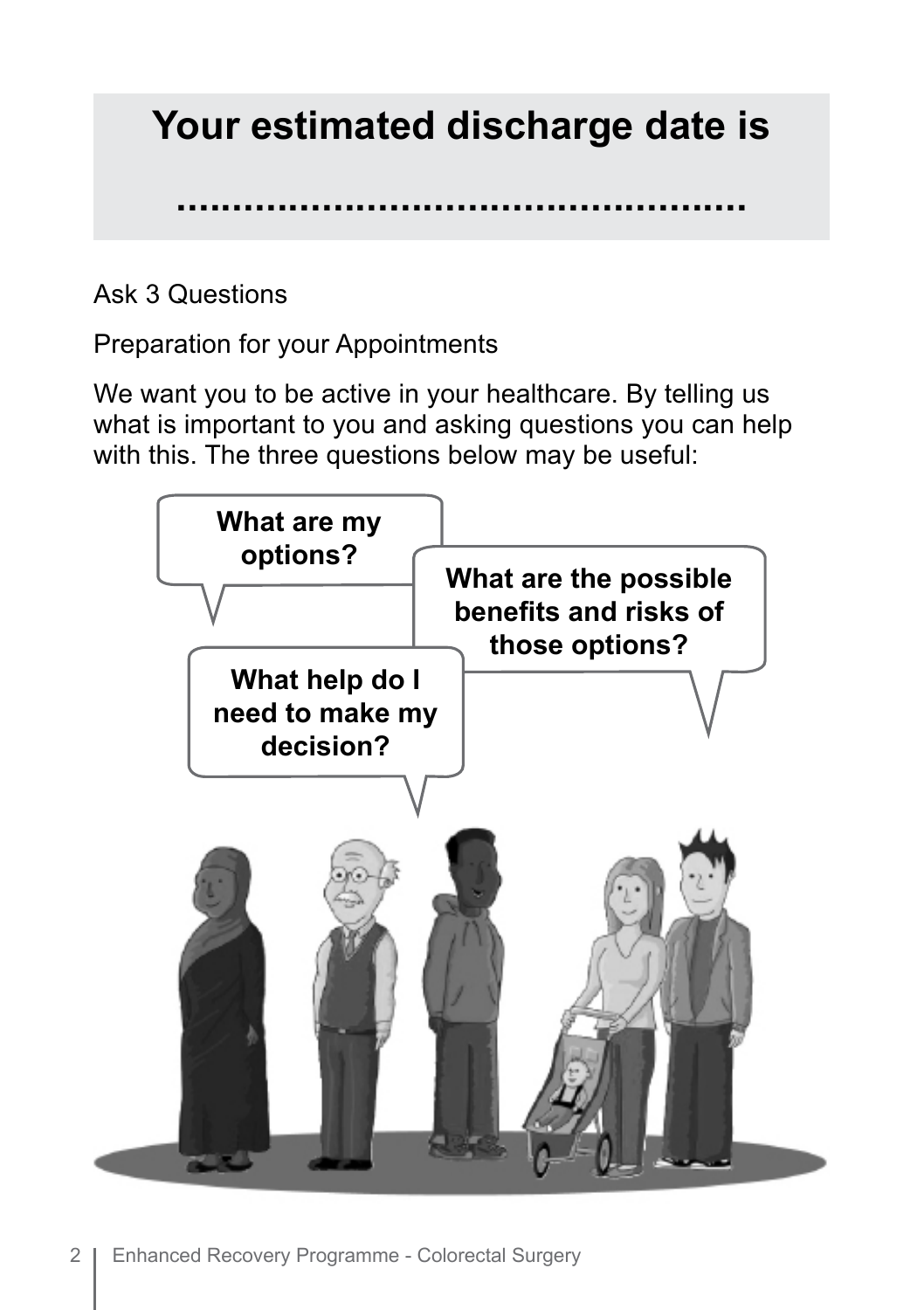| <b>Contents</b>               | Page |
|-------------------------------|------|
|                               |      |
| What is the Enhanced Recovery |      |
|                               |      |
|                               |      |
|                               |      |
|                               |      |
|                               |      |
|                               | 8    |
|                               |      |
|                               |      |
|                               |      |
|                               |      |
|                               |      |
|                               |      |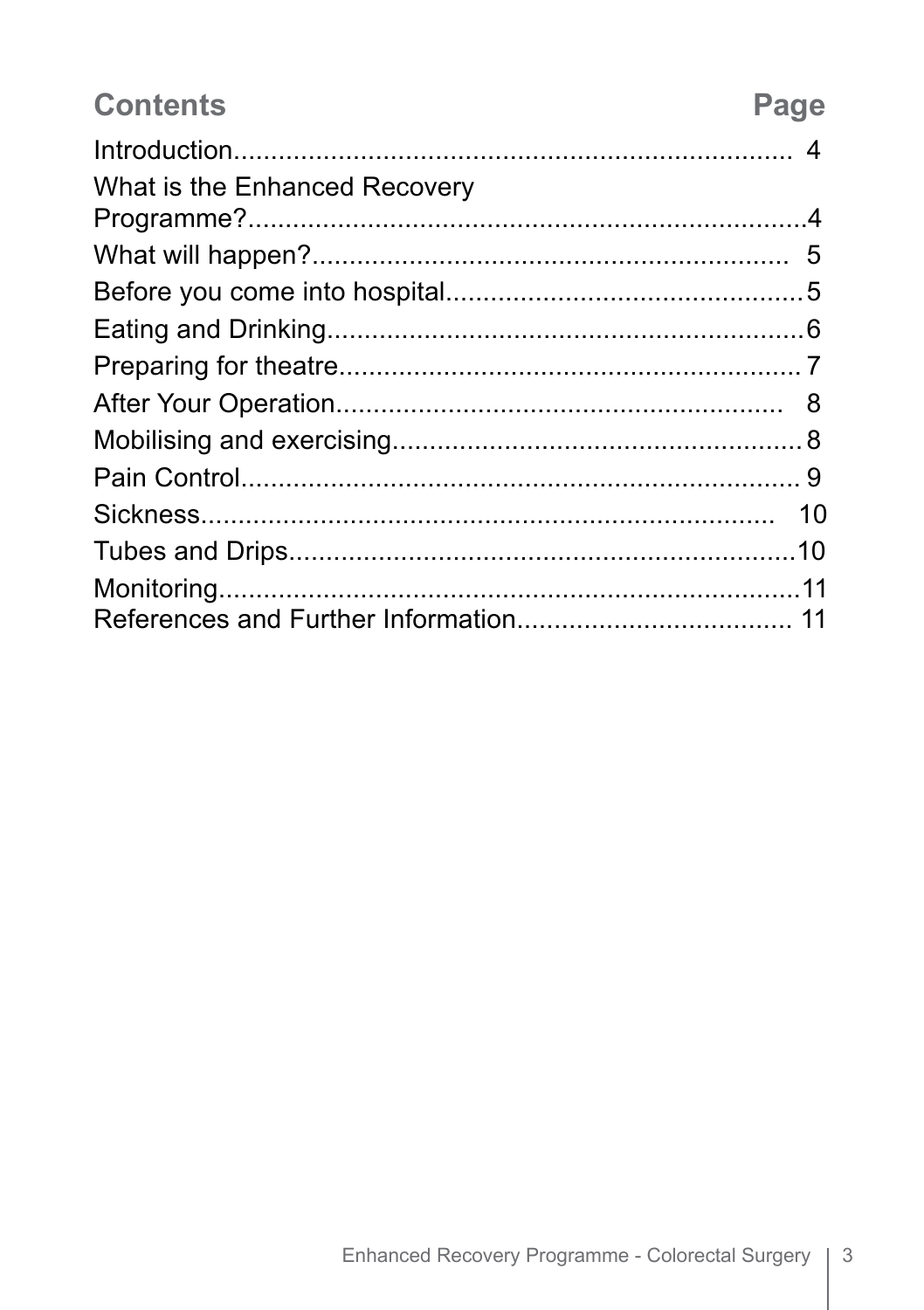# Enhanced Recovery Programme

#### **Introduction**

This information aims to increase your level of understanding of how you can play an active part in your recovery after your surgery. If there is anything that you are unsure about, please ask. It is important that you understand how you can help yourself recover, so that you, your family and friends can be involved.

This is the programme offered by North Bristol NHS Trust for patients undergoing planned bowel surgery. There may be circumstances where the programme will not be appropriate for some patients and if this is the case, you will be fully informed.

#### **What is the Enhanced Recovery Programme?**

The aim of the Enhanced Recovery Programme is to get you back to full health as quickly as possible after your operation.

Research indicates that after surgery, the earlier we get you out of bed, exercising, eating and drinking, your recovery will be quicker and it will be less likely that complications will develop.

#### **Some of the benefits include:**

- $\blacksquare$  A quicker return of normal bowel function.
- Reduced chest infections.
- $\blacksquare$  A quicker return to usual mobility.
- Decreased fatigue.
- $\blacksquare$  Reduced risk of developing blood clots after surgery.

In order to achieve this we need you to be partners with us so that we can work together to speed up your recovery.

# What will happen?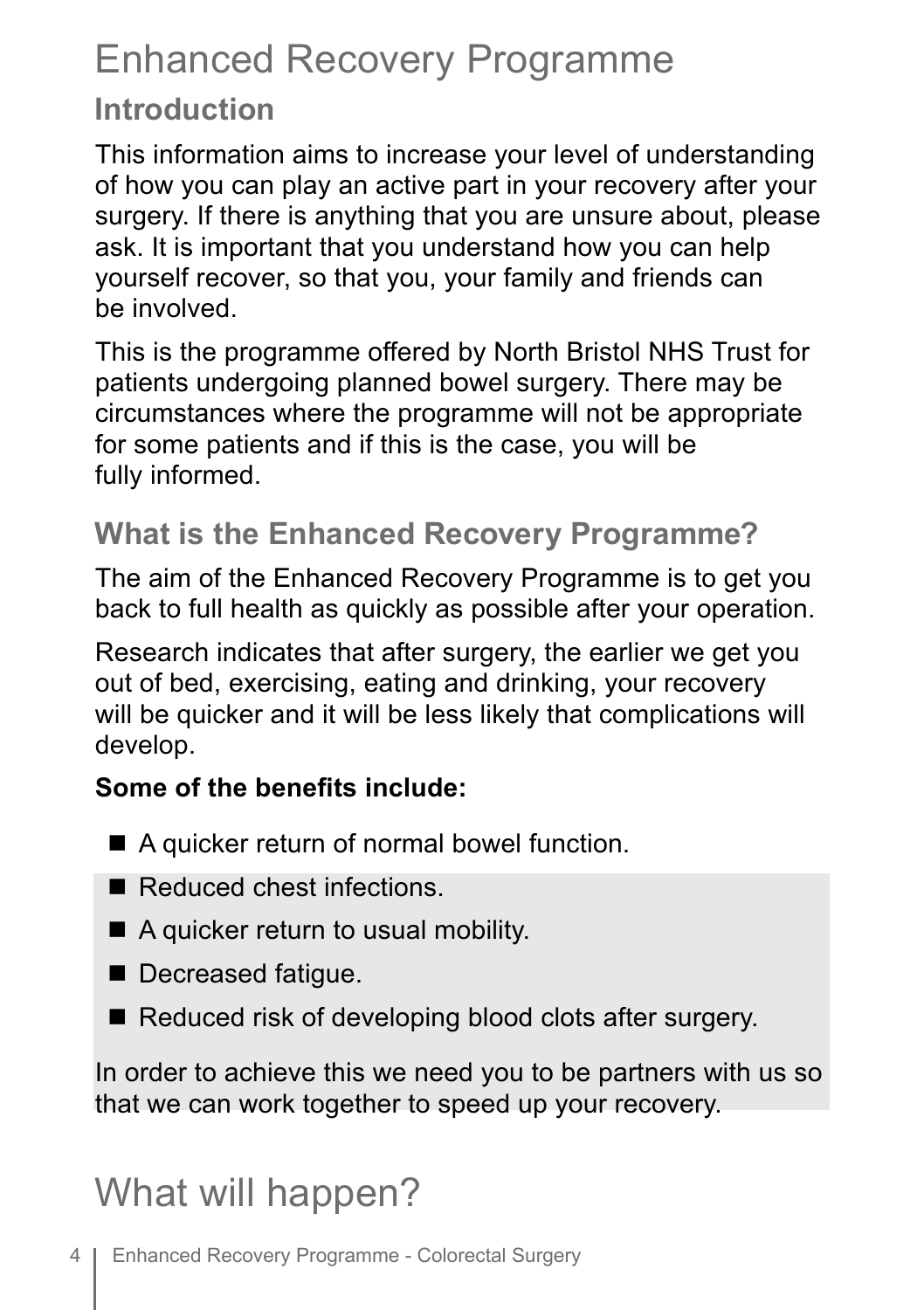**Before you come into hospital** the consultant will see you in the outpatients department to explain your operation. Following this you will be sent a date to attend the pre-operative assessment clinic, where trained staff will carry out routine tests that are required to ensure you are fit and safely prepared for surgery. Please note all patients are routinely screened for potential infections at this time.

The specialist enhanced recovery nurse will see you when you attend the pre operative assessment clinic and will explain the programme to you and your family. You will be provided with written information and given plenty of opportunity to ask questions.

You may be referred to the anaesthetist, colorectal nurse specialist and stoma nurse specialist as necessary.

The nurse will discuss your arrangements at home so that together we can plan for any help you may need after your operation.The nurse will also discuss diet and exercise with you and if necessary you will be referred to the dietitian. (For example if you have lost a lot of weight or your appetite is poor).

If you have concerns about your appetite or diet before coming in for your operation please speak to the nurses at your preassessment visit.

What you eat is important, as good nutrition now will help you recover faster from your operation.

You will be given the opportunity to sample special nourishing supplement drinks: these are called 'fortijuce' and 'fortisip'. You will be given some of the drinks to take home with you even if your weight and appetite are normal. You can choose from a variety of flavours.

It is important to keep as active as you can before your operation and if you are a smoker you should stop now. This helps reduce breathing problems after surgery. You can see your GP or pharmacist for advice on products to help you stop smoking.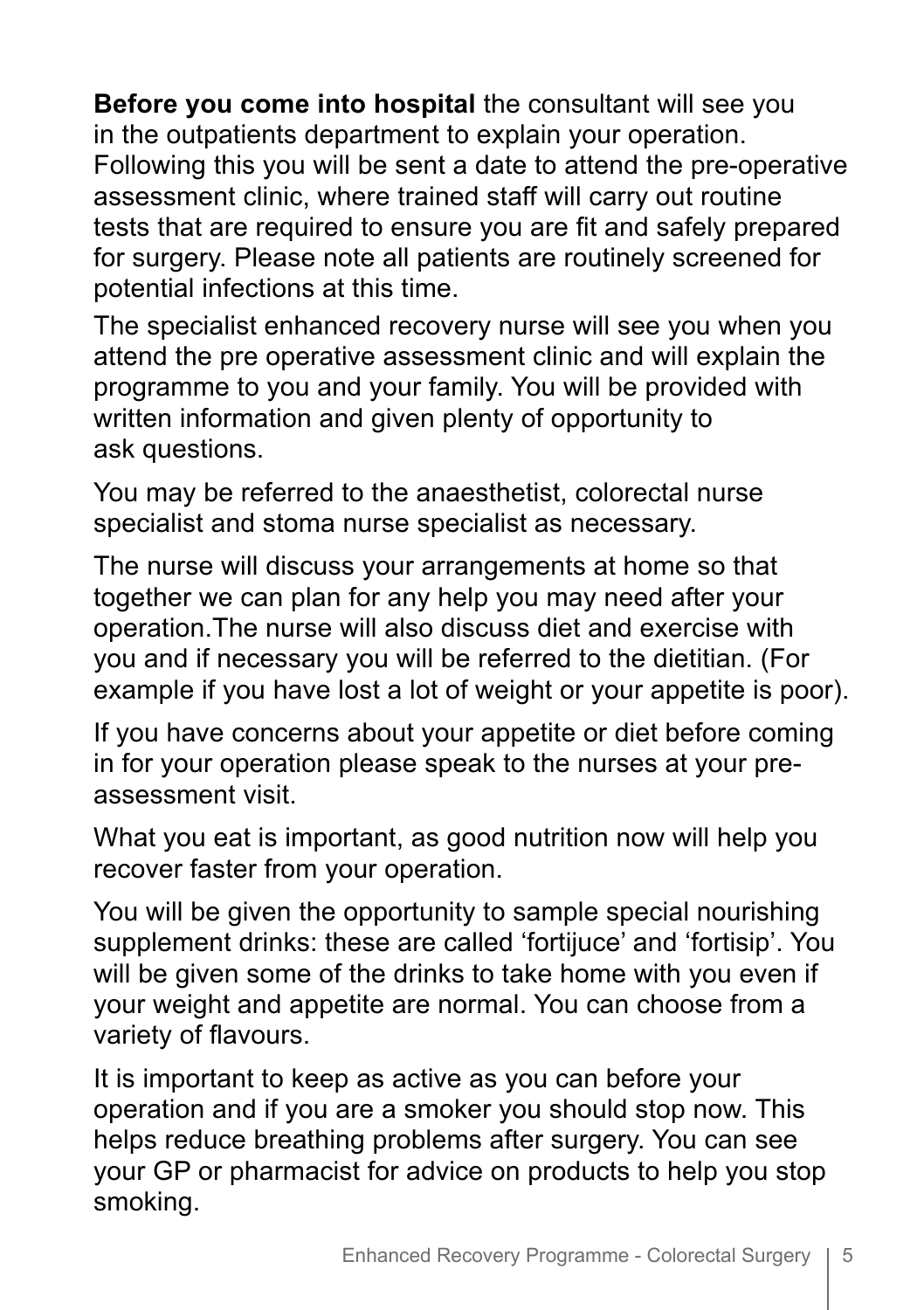Please bring a supply of your own medications into hospital with you. These will be stored safely on the ward and will be retuned to you on discharge.

Please also bring a supply of comfortable 'day clothes' as you will be encouraged to return to normality as quickly as possible after your operation, and this includes getting dressed.

# Eating and drinking

Prior to your surgery you will be able to eat and drink as normal unless you are required to take medication to clear the contents of your bowel. If this applies to you it will be discussed with you at pre operative assessment.

In preparation for your operation and in addition to your normal diet, you should aim to take three of the "Fortisip/ Fortijuce" supplement drinks per day, for each of the 2 days before admission. Each drink can be sipped over a few hours.

When you are admitted to the ward after your operation, the supplement drinks will continue to be available to you, and you will need to continue with three per day.

The supplement drinks are important to help with wound healing, to reduce the risk of infection and aid with your overall recovery. It is important that you also continue to have a variety of other non-fizzy drinks during your hospital stay.

As well as the supplement drinks mentioned, you will also be required to take special carbohydrate drinks called 'Pre Op'. You will require two drinks the night before and two drinks on the morning of your operation.

You may continue to eat for up to six hours before your operation and drink clear fluids for up to three hours before.

A few hours after your operation you may start to drink and eat if you wish. It is important that you eat and drink early after your surgery. Staff will help and advise you. Initially some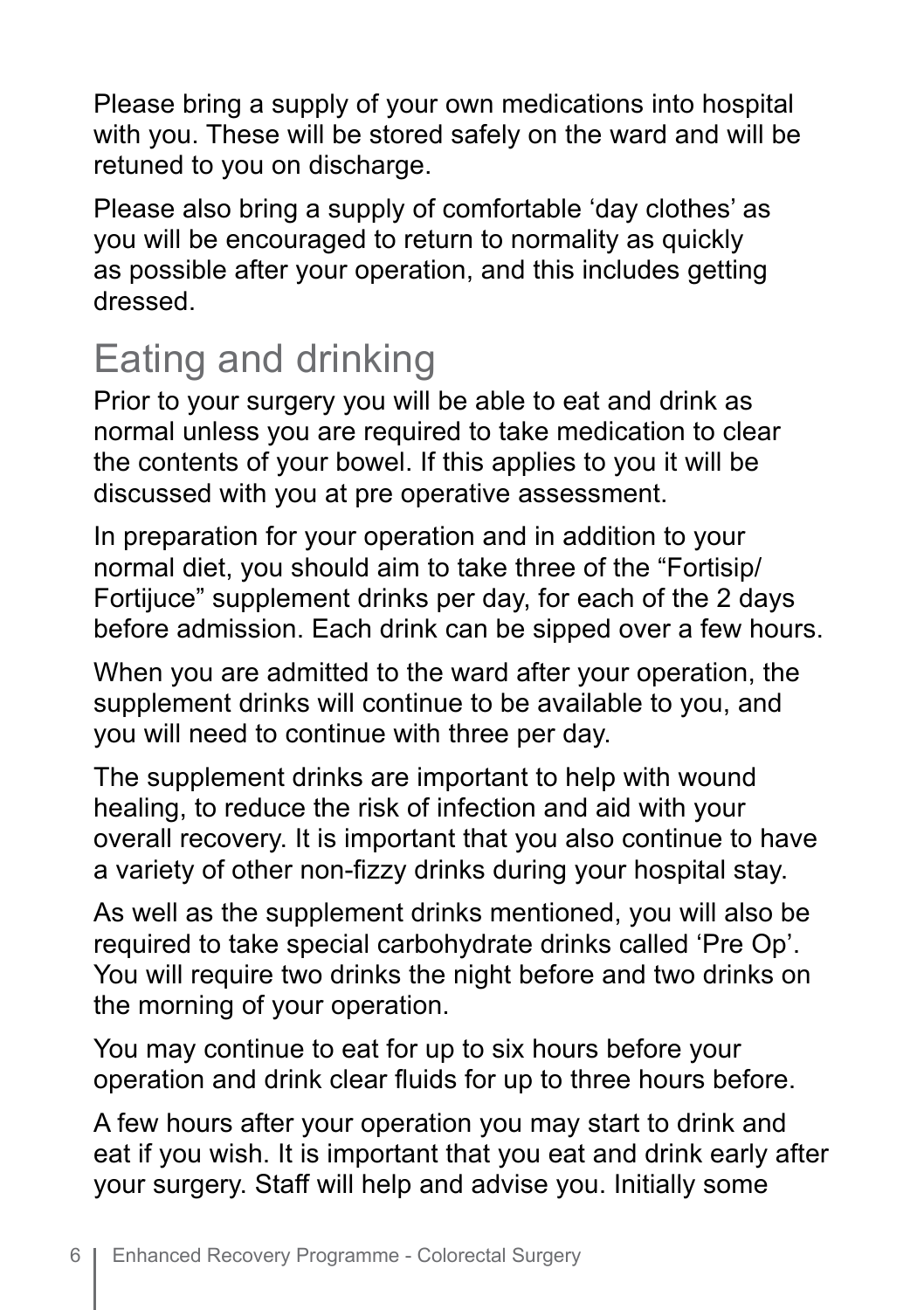patients may find a low fibre diet more tolerable. You will be encouraged to help yourself to the supplement drinks from the fridge. You will be expected to recommence the supplement drinks to help build up your strength following surgery.

Recent studies show that chewing gum after an operation can be helpful towards improving your recovery by assisting the bowel to return to its normal function. On the day you come into hospital bring some chewing gum with you. After your operation chew gum for 15 minutes, three times a day, until your bowel function returns to normal.

# Preparing for theatre

Before your operation you may need 1-2 enema(s) to empty your bowel contents.

Some patients may be required to take medication the day before in order to achieve this. This will be fully explained if this applies to you.

In order to help prevent blood clots you will be required to wear special support stockings (TEDS). The nurse will need to measure your legs to obtain the correct size.

There is also evidence to suggest that keeping warm, before surgery, helps prevent infection. Please ensure you bring a warm dressing gown, socks, slippers, blankets or similar item of clothing to wear immediately before your operation. (You will be asked to remove the **warm clothing** when it is time for your operation as you will be required to wear a hospital gown.)

#### After your operation

#### **Mobilising and exercising**

Following your operation when you wake up, it is important that you do deep breathing exercises (as prevention against chest infection). You will need to do 5 deep breathing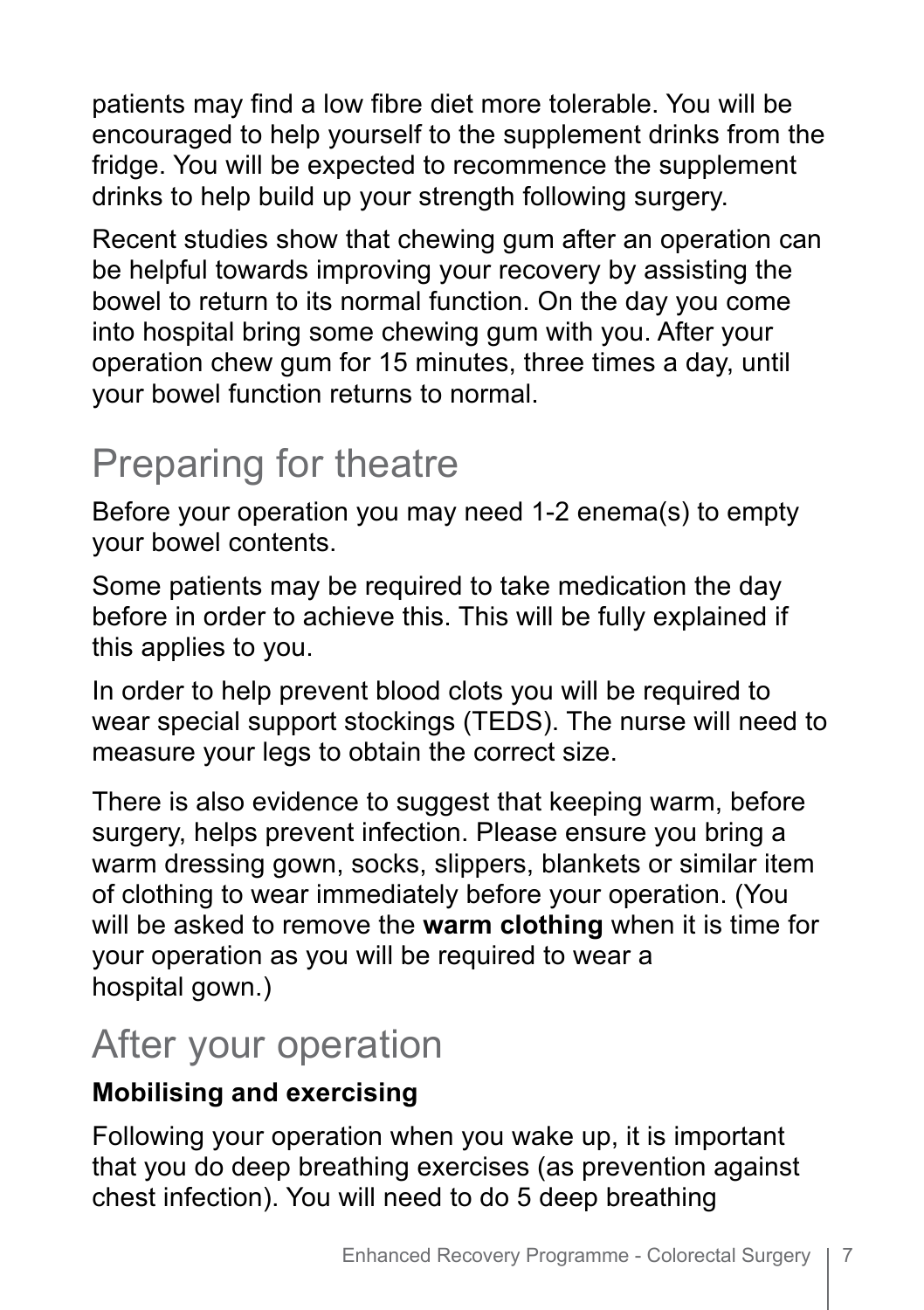exercises every hour. To do these you will need to:

- $\blacksquare$  Be in an upright position.
- $\blacksquare$  Take a deep slow breath in (feel your stomach gently rise).
- Hold the breath for three seconds
- $\blacksquare$  Breathe out slowly.
- $\blacksquare$  Repeat five times.

You should cough regularly to make sure your lungs are clear of secretions. To do this, place a towel or pillow over your abdomen and wound. Support it with your hands and cough.

When you are sitting in the chair or lying in bed, you should also do frequent leg exercises, (as prevention against blood clots); pointing your feet up and down and moving your ankles as if making circles can achieve this.

Depending on what time you come back to the ward, the staff will help you out of bed about six hours after your operation. You may sit out of bed for up to two hours on the day of surgery and then up to six-eight hours out of bed on each subsequent day after surgery if you can manage this.

You will be encouraged to walk at least 60 metres 4 – 6 times per day after your surgery if you can manage this.

By being out of bed in a more upright position and by walking regularly, lung function is improved and there is less chance of a chest infection after surgery. Circulation is also improved, reducing the risk of blood clots and helping bowel function return to normal.

You will also be given a small injection called 'clexane' at approximately 6pm each day you are in hospital. This helps reduce the risk of blood clots by thinning the blood.

Some patients who are at higher risk of experiencing blood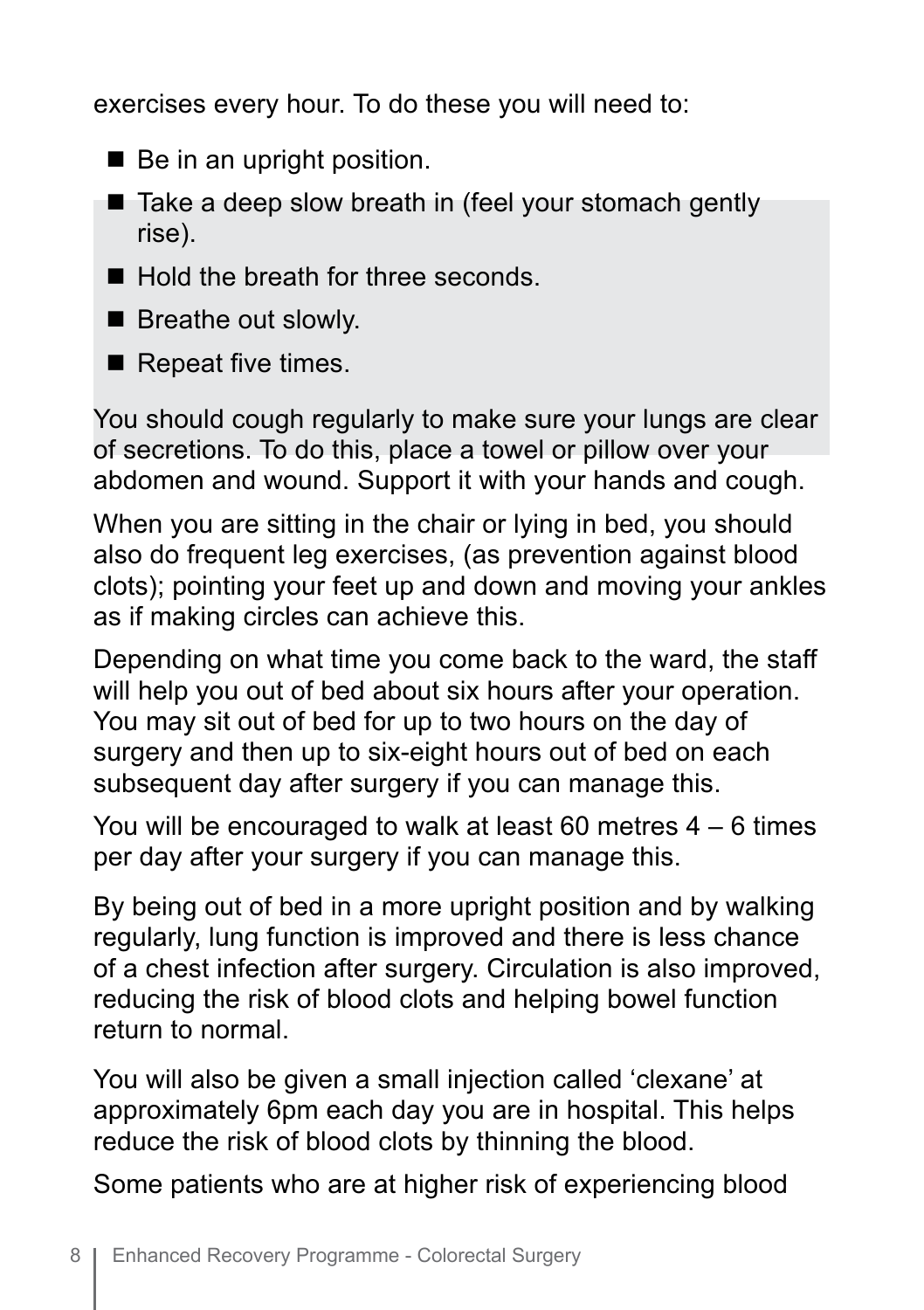clots may have to continue with the injection once home. This would only be for a few weeks after surgery and will be fully discussed with you when you are in hospital.

Most patients are able to administer the injection themselves or with the help of a relative or carer. The nurses on the ward will show you how to use the injection during your hospital stay. If you have any problems with administering the injection an appointment can be made with your practice nurse to carry this out each day, or we will arrange for a District Nurse to visit you if you are unable to leave the house.

Try wearing your day clothes as soon as you feel able after your operation as this can help you feel positive about your recovery.

### Pain control

It is important that your pain is controlled so that you can walk about, breathe deeply, eat and drink, feel relaxed and sleep well. Please let us know if your pain is not manageable so that we can help you.

It is also important for us to know if you are either allergic or sensitive to certain pain killers.

You may be given one of, or a combination of the following methods of pain relief, to keep you comfortable after surgery:

- $\blacksquare$  Patient controlled analgesia (PCA). This is an intravenous pain killing medication, delivered by a machine, which is set up so that you can control it yourself. You will be given instructions on how to do this.
- $\blacksquare$  Tap block. This is an injection given at the time of your operation to temporarily numb the abdomen and keep you comfortable immediately afterwards.
- $\blacksquare$  Spinal block. This is an injection given at the time of your operation that will temporarily numb you from the waist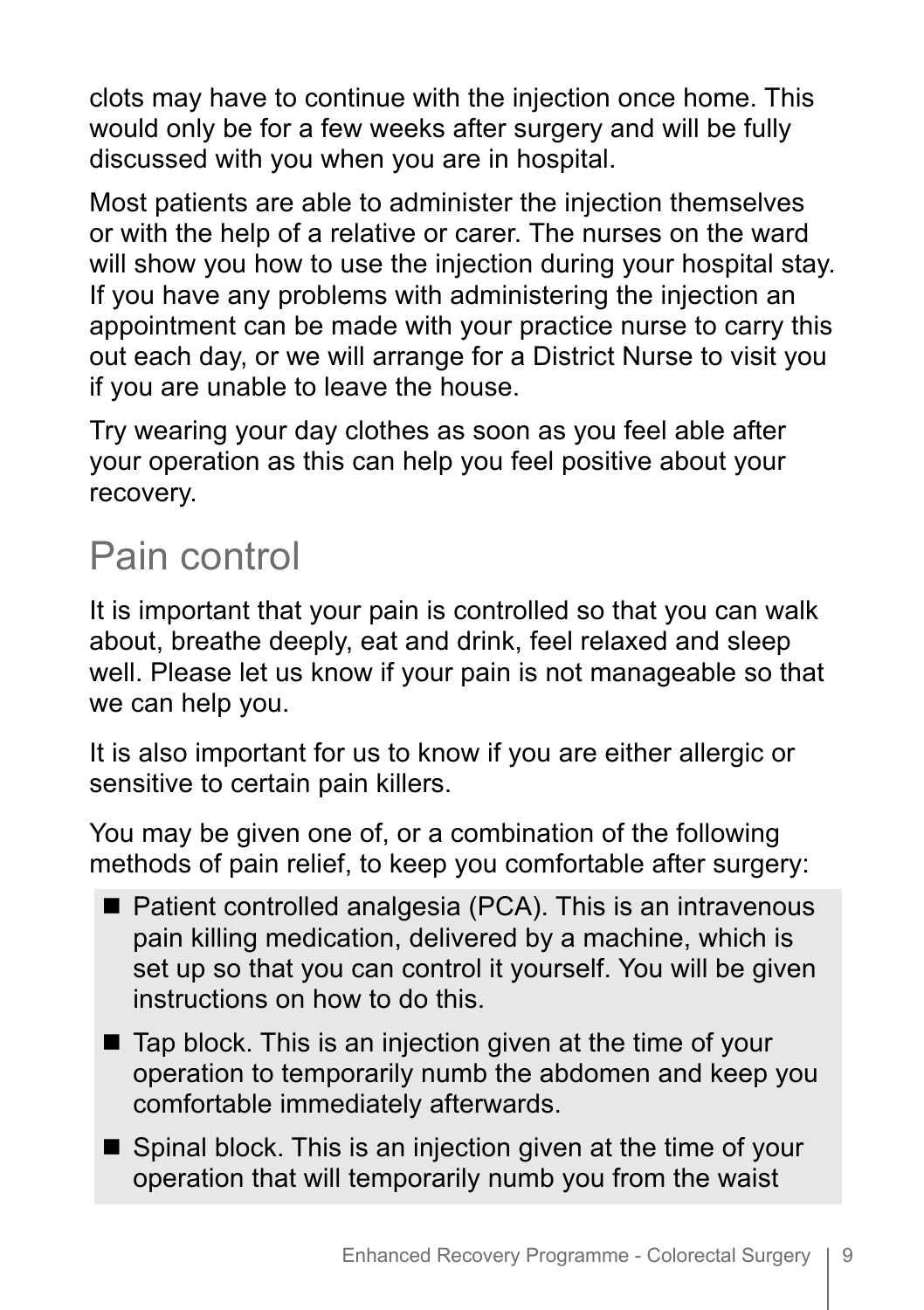down and will keep you comfortable afterwards.

 $\blacksquare$  Ketamine infusion. This is a continuous intravenous pain killing medication which will run up to 24 hours after surgery.

The anaesthetist may discuss these options with you and explain more about it when you are in hospital.

Alongside this, the doctors will prescribe other types of pain relieving medicines, which work in different ways. You will be given these regularly (three or four times per day) and you should feel more comfortable.

If the pain worsens at any time, please tell the nursing staff immediately and they will be able to help you.

#### **Sickness**

Sometimes after an operation it is not uncommon to feel nauseated and occassionally vomit. You will be given medication during surgery to reduce this, but if you feel sick following surgery please tell a member of staff who **will be able to help.**

#### Tubes and drips

During your operation a tube (catheter) will be placed into your bladder so that we can check that your kidneys are working well and your urine output can be measured. This tube will be removed as soon as possible.

You will have an intravenous drip put into your arm to ensure you do not become dehydrated. The drip will normally be removed the day after surgery, but you may still have the intravenous port (venflon) in place for a couple of days in case we have to give other drugs through it. You may also be required to breathe extra oxygen for a short while after your operation.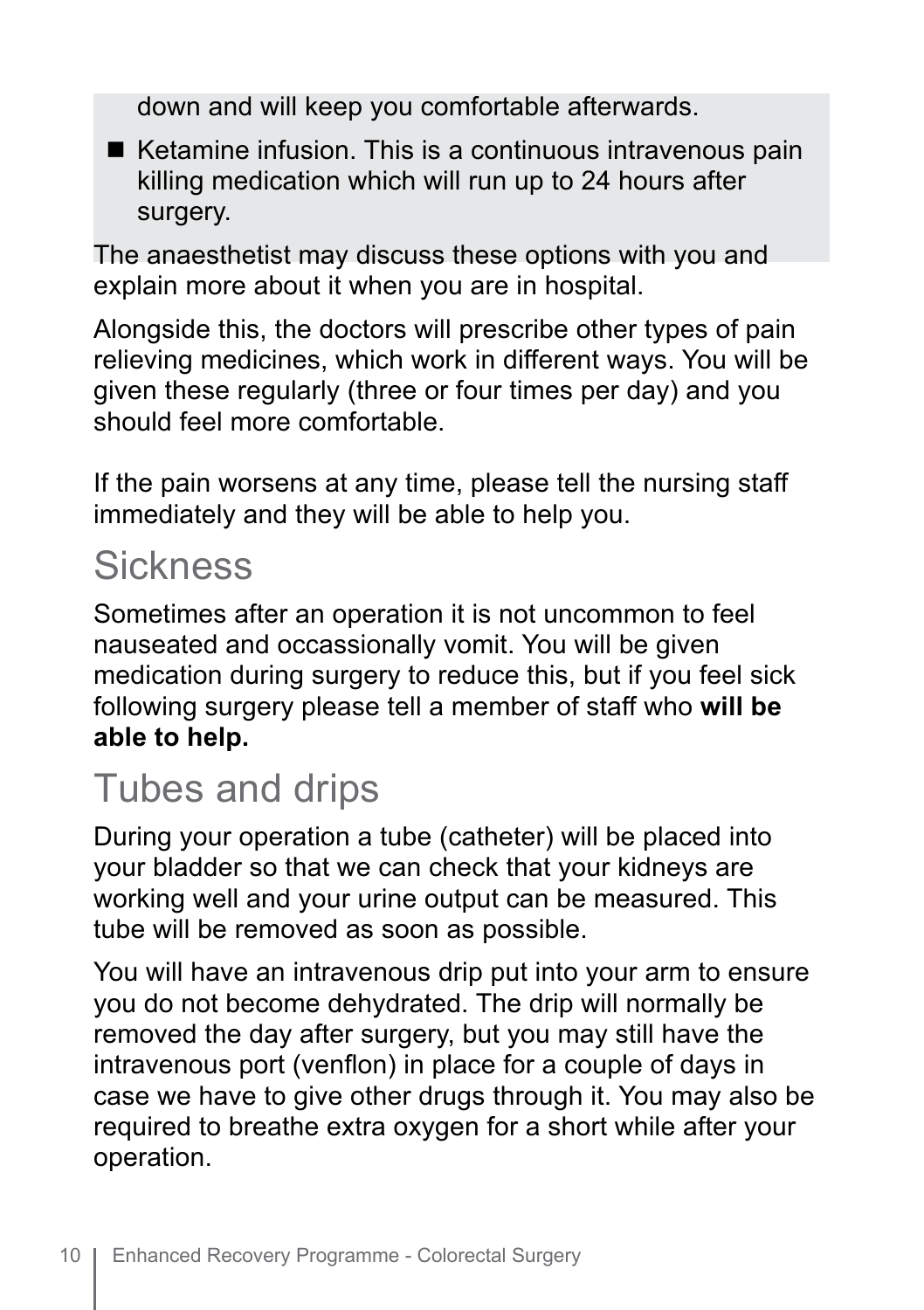# **Monitoring**

Many different things will be monitored during your treatment including:

- Observations (blood pressure, pulse, temperature).
- **n** Fluid out.
- $\blacksquare$  Fluid in.
- Food eaten.
- $\blacksquare$  When your bowel first starts working or you pass wind.
- Pain assessment.
- $\blacksquare$  Number of walks achieved.
- $\blacksquare$  Time spent out of bed.

You may be asked to tell us about what you eat and drink and what you pass so that we can record it.

While you are in hospital you will be asked to participate in maintaining a daily diary/log (provided by the ward) so that you can keep a record of how well you are managing. This will help us monitor your progress.

Please remember playing an active part in your recovery will help you get better sooner. If you have any questions regarding your recovery, please do not be afraid to ask a member of staff.

You will be seen, during your hospital stay, by the Enhanced **Recovery Nurses (Monday – Friday) who will support you and advise you on your journey through the Enhanced Recovery Programme.**

#### References and further information

For further information on the Enhanced Recovery Programme:

**www.improvement.nhs.uk/enhancedrecovery www.dh.gov.uk**